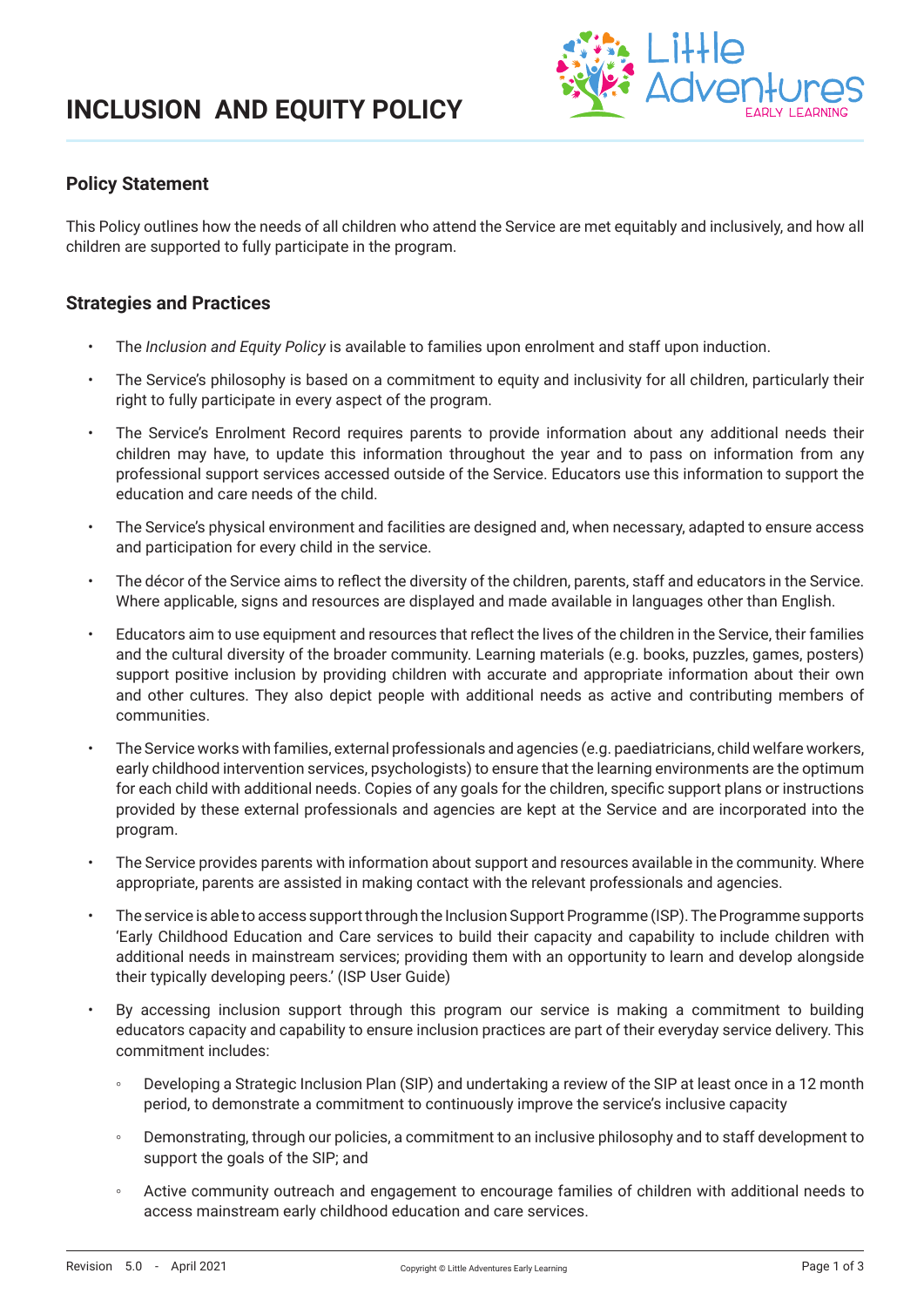## **INCLUSION AND EQUITY POLICY**



- The service can access the support of an Inclusion Professional (IP) in order to implement the ISP effectively.
- In collaboration with the IP, the service will identify if funding is required in order to overcome any barriers to inclusion. The service must submit a funding application to the Inclusion Development Fund Manager (IDFM) for approval. This funding is used by the service to increase the educator to child ratio to support the inclusion of children with ongoing high support needs in care environments with typically developing peers.
- Our service meets the requirements to display an 'Our Service Values Inclusion' sticker. This sticker shows our community that our service advocates for and values diversity and recognises inclusion as a right for all children. Each year that our service's Strategic Inclusion Plan (SIP) remains active, our Inclusion Professional provides us with a star to add to our original sticker which shows that our service continues to be a service that values inclusion. This is displayed in the foyer of the service.
- The Service's rosters ensure continuity of care so that the children are with educators who know them well and are interested in what they think, feel and do. Further, the educators promote the children's wellbeing, selfesteem and sense of security by being responsive, warm, trusting and respectful.
- Educators implement consistent practices for children. Educators share strategies for individual children so that all educators can implement them. Our shared outdoor space and indoor/outdoor routine requires this whole service approach.
- All educators receive training on inclusive practices and how to meet the additional needs of any child in their care. When educators attend professional development, they are required to come back and share what they have learnt with the rest of the team.
- Educators consistently model equitable and inclusive practices in their everyday interactions with other adults and children, and intentionally teach children to do the same.
- Educators view children as competent and capable, and support the development of their autonomy, independence, competency, confidence and pride.
- Educators facilitate children's relationships with one another and support them to work collaboratively. They intentionally teach children that it is not acceptable to speak or act unkindly to others, and to stand up for those who are being treated that way.
- The Service aims to celebrate cultural traditions from around the world, especially those cultures represented by the children, staff and educators. Parents and community members are encouraged to share particular aspects of their cultures and traditions (e.g. songs, dances, recipes, creative arts) and to bring into the Service items from their culture.
- The Service shares information with relevant local schools to help all children with the transition process from early childhood to primary school. Educators seek permission from families before sharing information and are available to attend transition visits with the child if the family and school agree.
- Support is given to children and families whose first language is not English.